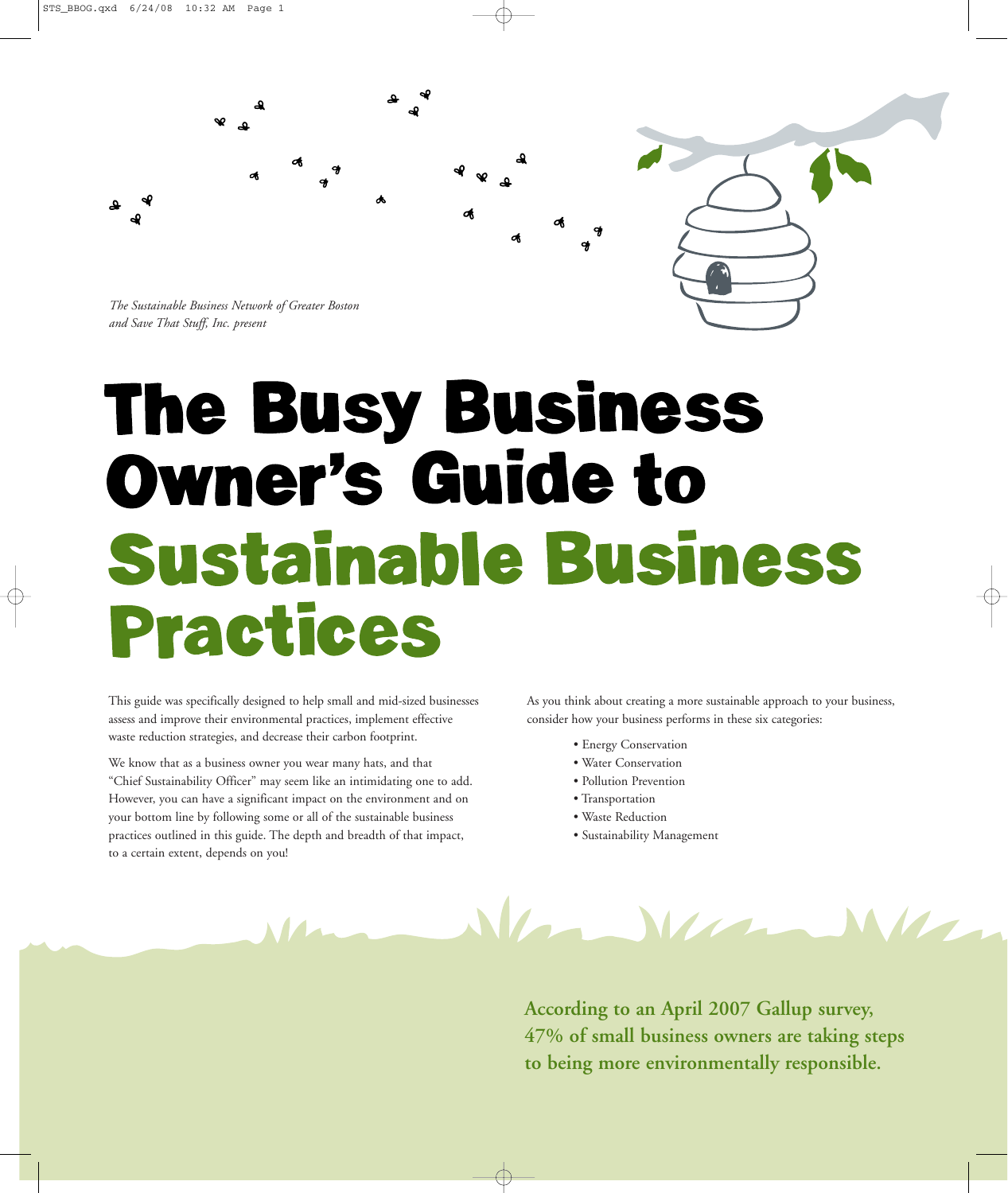## Energy Conservatio

Energy conservation is a powerful way to decrease your impact on the earth, as well as improve your bottom line.

### **Change those bulbs**

You can start by installing compact fluorescent light bulbs (CFLs), which are typically 75% more efficient than incandescent bulbs. Compact fluorescents do contain mercury, so they cannot be disposed of in the trash. However, the energy savings in one bulb is so high that experts consider the use of mercury to be a nominal concern (if disposed of properly). To locate disposal options in your area, check out: www.epa.gov/bulbrecycling.

You can also increase lighting efficiency by replacing T-12 bulbs with T-5 or T-8 fluorescent bulbs. For answers to basic questions about CFL's, visit: www.energystar.gov/ia/partners/promotions/change\_light/downloads/ Fact\_Sheet\_Mercury.pdf.

### **Turn it down**

Thermostat location and settings can be the most important factor in determining the size of your fuel bill. During business hours, your thermostat should be set at 76 degrees or above for cooling and 68 degrees or below for heating.

When your space is unoccupied, the HVAC should be turned down... heating set to a lower temperature and cooling to a higher one. Of course, it's tough to remember to set the thermostats every night…so take that off your daily to-do list by installing a programmable thermostat. Set-back thermostats are available for most HVAC systems and they are easy to install and easy to use.



### **Turn it off**

Why light a room when there's no one there? That goes for exterior spaces as well. By installing occupancy sensors in common rooms and offices, and motion sensitive lighting in outside areas you can be sure that the lights are off when there's nobody at work.

You can take the "turn it off" effort even further by making sure office equipment is turned off when not in use (or that the Energy Star settings are enabled); encouraging employees to unplug cell phone and PDA chargers when not in use; enabling power management on computers, or switching to laptops; and setting the refrigerator temperature between 35˚F and 38˚F and freezer temperature between 0˚F and -5˚F.

### **Don't lose your heat (or your cool)**

There are some common sense practices you can employ to make sure you're only heating, cooling and lighting what you need to. Start by weather stripping (weatherizing and caulking) to seal around windows and doors to close air gaps. You can also wrap water heaters with an insulating blanket (read the label first) and wrap hot water supply pipes (first 3-6 feet) with pipe insulation. Double pane windows, while more of an investment, will prevent your energy dollars from flying out the window. And don't forget to engage in a little sustainable feng shui…arranging your workspace to take advantage of areas with natural sunlight.

**"My maintenance guy was not crazy about the idea of CFLs at first, but now he tells me he can't remember the last time he changed a lightbulb."**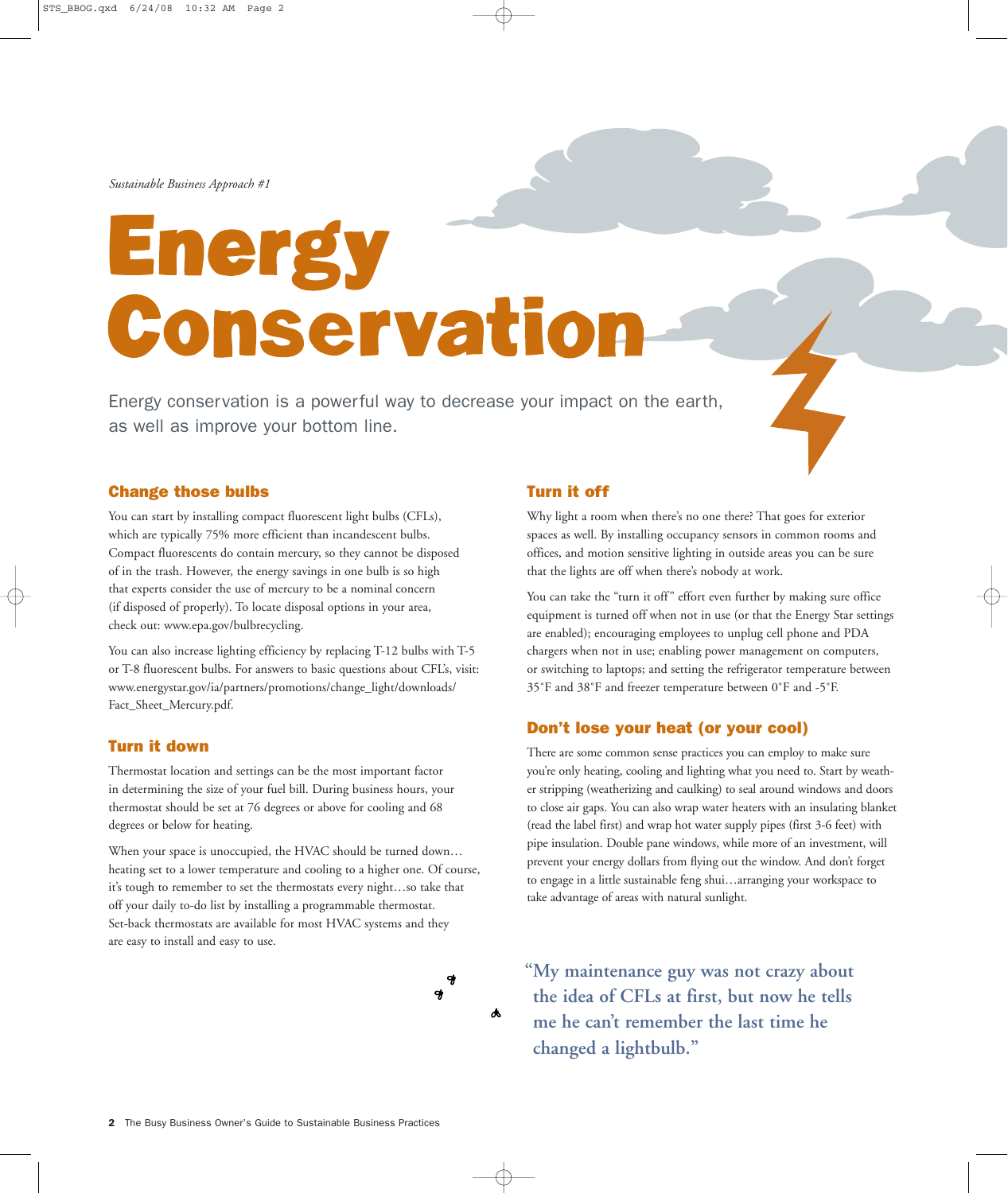### **Pollution Prevention**

### **Keep it clean**

If you own your building, there are a number of ways you can avoid polluting the watershed. For instance, did you know that storm drains Don't lead to a water treatment facility? Storm drains are designed for storm water, not wash water. To keep our watersheds clean, many companies are taking a "watershed pledge". That means that they are careful about what goes down the drain, they use permeable pavement to encourage the return of rainwater to the ground, and they often place a filter on their drains as an added precaution.

Avoid using commercial pesticides in your lawn care and landscaping. Not only will it keep people healthier, it will keep the ground and runoff free from chemicals. One easy way to avoid pesticides is to plant native drought-resistant plants. They are more suitable to local weather conditions and diseases, and will be easier to care for in the long run – which also saves money!

### **Give a hoot**

Every day, small and mid-sized businesses have a huge impact on the earth just by cleaning and cleaning out their offices and places of business. You can minimize that impact with some thoughtful changes. For instance, make sure that your cleaning service is using non-toxic or low-toxic cleaners. Check out Green Seal's list of certified green cleaning products at www.greenseal.org/findaproduct or Design for the Environment at www.epa.gov/dfe. When it comes to disposing of wastes, especially hazardous wastes and electronics…consult with your Sustainable Business Leader Program (SBLP) representative to find local pollution prevention resources.

### **"Going green has saved me more green than I ever could have expected!"**

*Sustainable Business Approach #2*

### Water Conservation

Stop throwing precious resources down the drain…encourage water conservation.

### **Keep the flow low**

At the very least, place signage in the kitchen and restrooms to encourage employees to conserve water. Dual flush toilets and low flow faucet aerators also help minimize water waste.

### **Kick the bottled water habit**

In 2006, Americans drank about 167 bottles of water each. In 2007 we spent \$16 billion on bottled water (more than we spent on iPods or movie tickets). Just think about how many of those bottles were generated by your staff and visitors. Even worse, think about how much money your business may have spent on bottled water! Stock your kitchen area with mugs and glasses, and encourage employees to bring in reusable water bottles, or give employees, customers, vendors and partners reusable water bottles with your logo on them.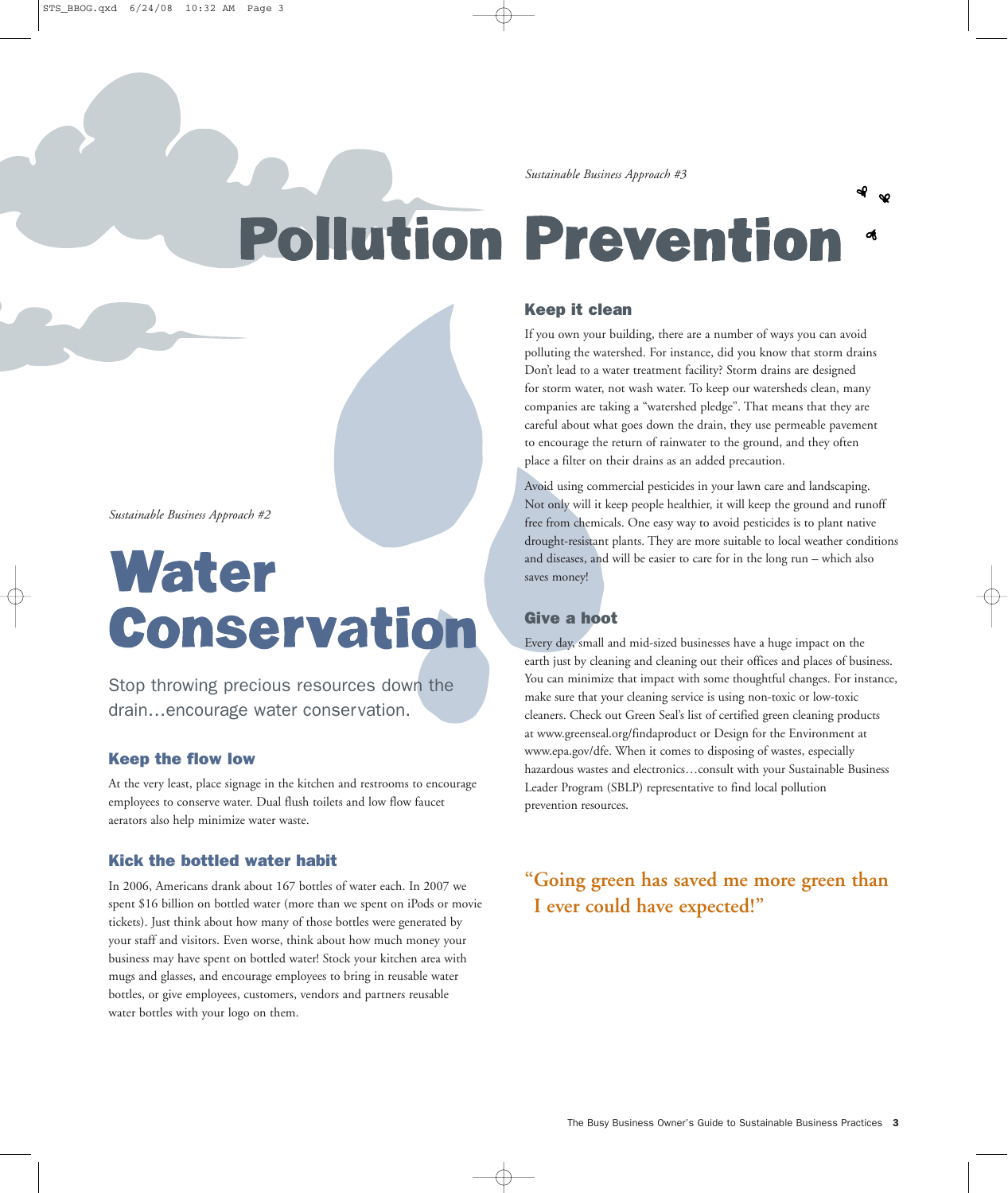# **Transportation**

### Green transportation can be healthy transportation.

As a business owner, you're probably also concerned about employee health, wellness and productivity. The great news is that many forms of alternative transportation are good for the earth and great for your employees' health and well-being.

### **Make way for bikes**

The single easiest way to encourage folks to ride their bikes is to make space for bike parking. At its most basic, that means low cost bike racks…although covered parking would provide even more of an incentive. Being able to shower at work would provide an incentive to ride, as well!

### **Go Charlie**

Charlie Card, that is. Subsidize the purchase of a monthly MBTA pass, and help employees research the most efficient and attractive way to travel to work via public transportation.

### **Share the ride**

Help your employees connect with co-workers interested in carpooling, or make it easy for them to use a service like GoLoco, Zip Car and MassRides (www.commute.com). If you offer parking, work with Zip Car to designate some parking spaces as Zip Car spaces.

### **Check out alternative fuels**

While biodiesel has become the country's fastest growing alternative to diesel, there are other alternative fuels that bear checking out. For instance, compressed natural gas is being used in fleets of delivery trucks, transit and school buses. Plug-in hybrid technology, while typically used for passenger cars, can be found on some passenger vans, utility trucks and buses. Finally, entrepreneurs continue to search for sustainable alternatives to traditional fuels…for example, GreenFuel, Inc. recycles carbon dioxide from flue gases to produce biofuels and feed. Visit www.eere.energy.gov/afdc to learn more about your options for alternative fuels.

### **Stay local**

Evaluate your travel policies to see if some meetings can be held via videoconference. Not only will you decrease your carbon footprint by having fewer employees on planes, you're likely to increase productivity, as well.

### **Make it worth their while**

Consider how you can help employees rethink their transportation strategies, and how to reward them for sticking with their good intentions. Some employers provide special parking for those using hybrid vehicles, some provide cash bonuses towards the purchase of a hybrid, some subsidize the cost of a T pass…you get the picture.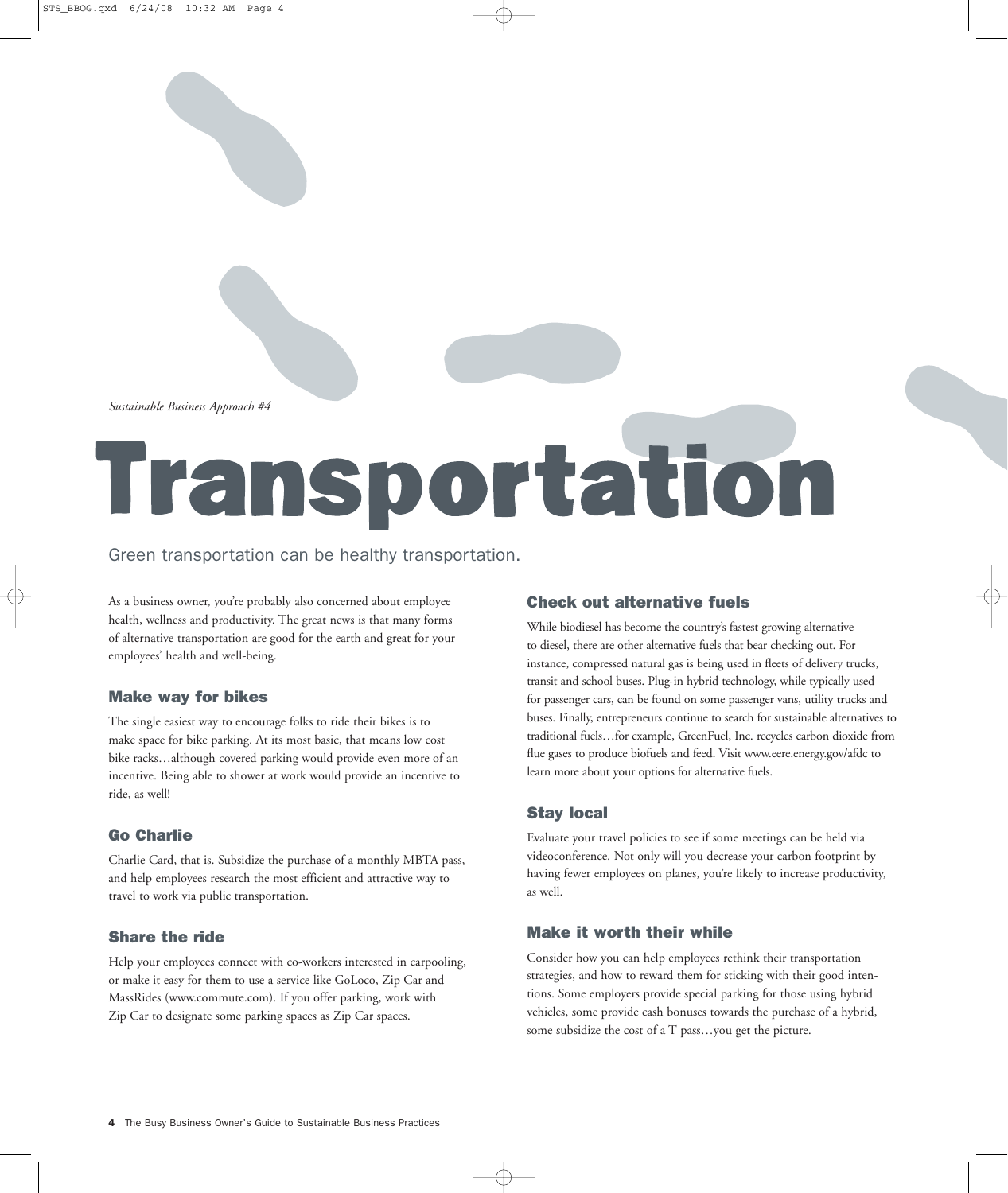## Waste Reduction

### **Reduce your waste. Reduce your costs.**

If you take a good look around your business, you'll see many ways to reduce your waste. And not only is waste reduction good for the environment, it can be cost-effective as well.

### **Get to zero**

There's a lot of discussion these days about "Zero Waste" but what does that really mean for your business? It means diverting as much as you can from your waste stream (and your local landfill) by reusing and recycling. It means thinking bigger and reducing that waste stream overall. It means going the extra mile by purchasing items made from recycled materials.

Carefully examine your buying habits. Chances are, you can (or should) stop buying some of the stuff you're buying. A good rule of thumb is… if it's not re-usable or recyclable, stop buying it.

If you produce a packaged product, or are a retail business, can you reduce your packaging? And how much of your packaging is currently recyclable? How much of it could be? Recyclable smaller packaging can cut down on your costs, decrease the impact on the environment, and send a powerful message to your customers that you care about sustainable business practices. Increasingly, consumers and business customers are looking for reduced and recyclable packaging in their own purchases, so cutting back there could become a competitive advantage for your business.

Take some simple steps to reduce your waste stream. Institute the practice of double-sided copying; encourage staff to reuse paper that's been copied on one side; get yourself off junk mailing lists (and make sure your own mail list is clean and up to date); stop printing meeting agendas; stock your kitchen with permanent ware rather than disposables; work with vendors who are also committed to minimal packaging…the list goes on.

**"We recycle about 250 tons of cardboard and paper, saving us about \$25,000 a year in operating costs."**

### **Recycling…it's not just for white paper anymore**

These days, your business can recycle a broad variety of items, including paper, co-mingled plastic, glass and metal cans and bottles, and organics (which are composted). Also make sure you are buying office supplies with at least some post-consumer recycled content.

### **The reusable foursome**

Businesses generate tons of waste by throwing away furnishings, construction debris, pallets and appliances. In fact, one-quarter of all landfill waste comes from construction. Chances are, some other business or family can use exactly what you are throwing away. Your sustainable business practices also help make you a better corporate citizen, too. Visit www.freecycle.org to learn more.

### **And the toxic four**

Regardless of how green you are, chances are, you will find yourself needing to dispose of compact fluorescent bulbs, batteries, cleaning products and paint. If your business uses a lot of batteries, consider rechargeable batteries. Visit www.earth911.org/business-resources to use their re-use/recycling locator.

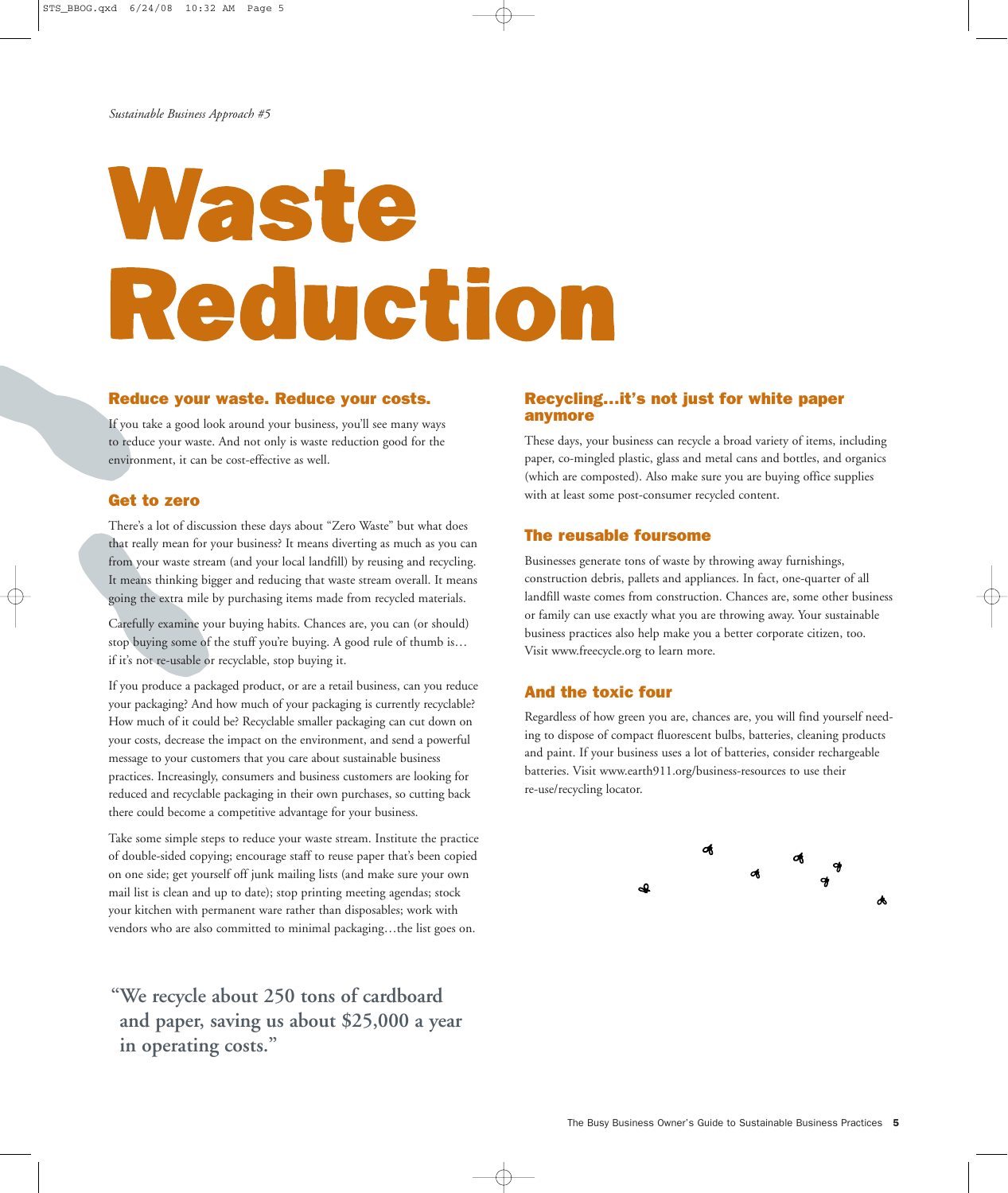

## Sustainability Management

Don't try to do this alone.

### **Make the most of your biggest resource.**

A small or mid-sized business is essentially a small community…a group of people who tend to spend significant amounts of time together. Make sustainability one of your community values, and encourage your team to bring that home. When you eat together…make it local and make it organic. When you play together, choose earth-friendly activities. Find other ideas for environmentally sustainable living at www.eartheasy.com.

Your employees, partners, vendors and customers are key allies in your attempt to become a more sustainable business. Make sure they are on board by explaining what you are doing and why. Incorporate your sustainability efforts and successes into company meetings, into employee performance management, into your written company policies and into customer/vendor/partner communications.

### **For example…**

- Incorporate your commitment to sustainability into your company mission statement and display it prominently at your physical location and on the company website.
- Include news about your sustainable business practices in company communications such as newsletters and media relations.
- Use signage at appropriate places within your location (kitchen, by the copier, etc.) to remind staff and visitors to follow sustainable business practices.
- Hold a kickoff event and regular training sessions with your team (and make sure your sustainable policies are incorporated into new employee orientation).
- To keep your employees motivated to support your efforts at sustainability you need to make it relevant to them, make it compelling…and above all, make it fun.

**"Since we started recycling and composting, we've cut our trash pickup in half and really cleaned up our act when it comes to curb appeal. Our customers and neighbors no longer have to look at mountains of unruly trash."**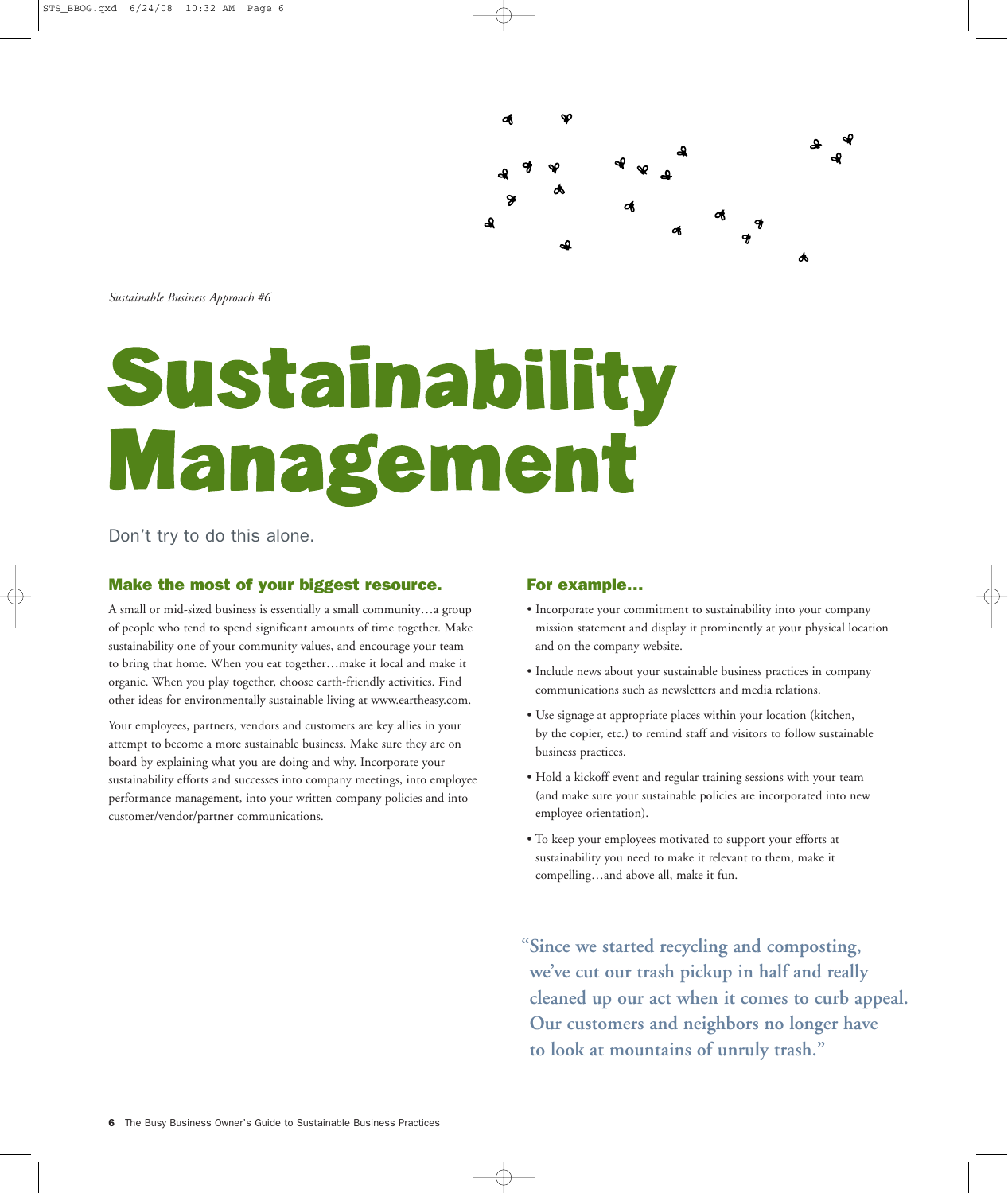### **Sustainability Checklist**

### **Energy Conservation**

- Change those lightbulbs
- **Turn down the thermostat**
- **Turn off the lights**
- Keep the heat (or the cold) inside

### **Water Conservation**

- Keep the flow low
- Kick the bottled water habit
- Keep the watershed clean

### **Transportation**

- **Make way for bikes**
- Take the T
- Share the ride
- **Check out alternative fuels**
- Keep it local

### **Waste Reduction**

- Get to zero
- **C** Reduce. Reuse. Recycle. Compost.

**Sustainability Management**

**Build a sustainable office community** 

### **Pollution Prevention**

- Use green cleaning products
- Ensure safe disposal of hazardous materials

### **"On Earth Day, we hosted a celebration at our restaurants to allow our team to brag about our sustainable practices, and to tell customers how they can help. We even printed up flyers**

**with information on our sustainable practices, and practices they can put in place at home."**